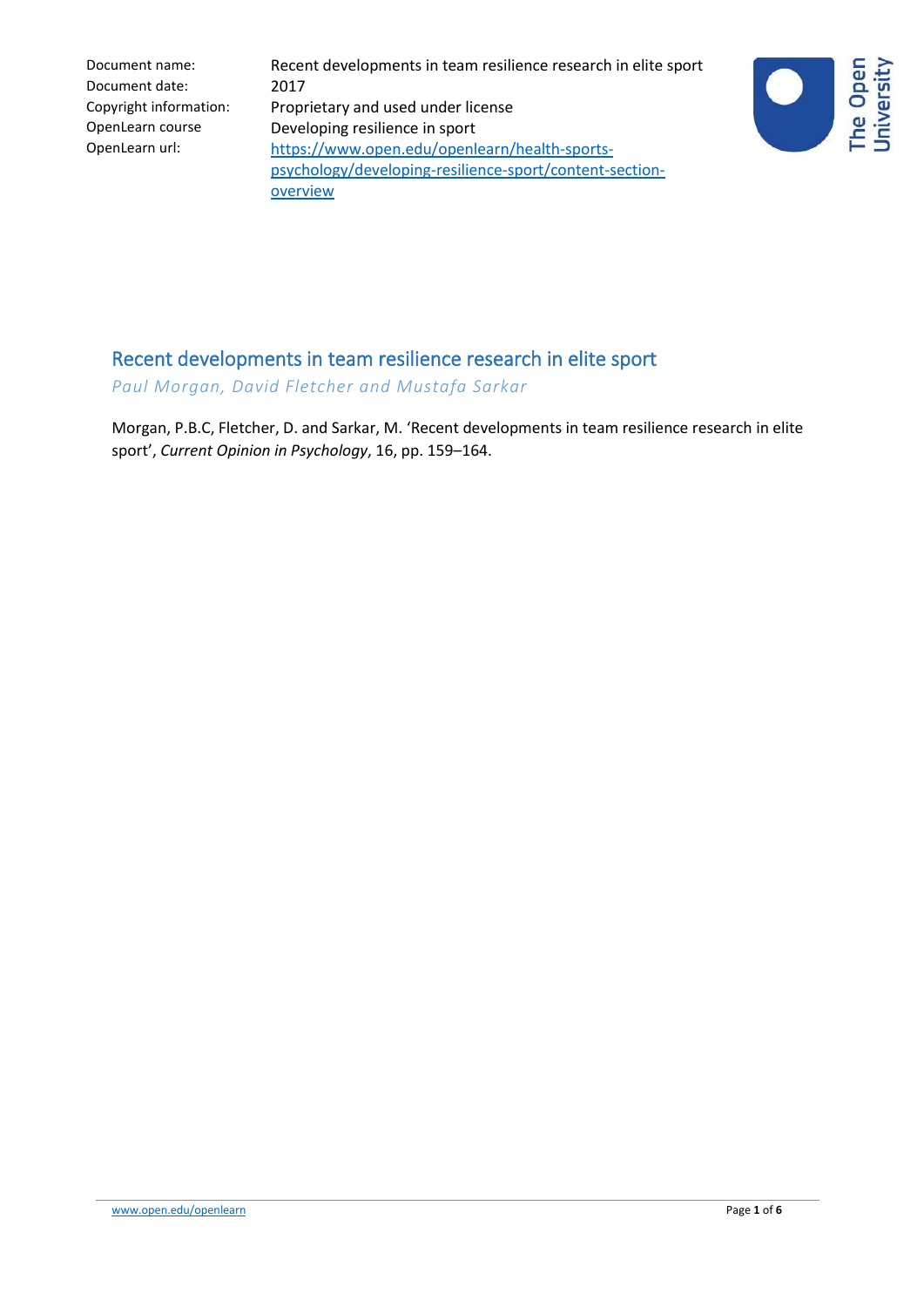Document name: Recent developments in team resilience research in elite sport Copyright information: Proprietary and used under license OpenLearn course Developing resilience in sport OpenLearn url: [https://www.open.edu/openlearn/health-sports](https://www.open.edu/openlearn/health-sports-psychology/developing-resilience-sport/content-section-overview)[psychology/developing-resilience-sport/content-section](https://www.open.edu/openlearn/health-sports-psychology/developing-resilience-sport/content-section-overview)**[overview](https://www.open.edu/openlearn/health-sports-psychology/developing-resilience-sport/content-section-overview)** 



## Defining team resilience

Over the past decade, team resilience has been researched across a range of contexts. There is a general recognition that the relational fabric inherent in teams means that resilience at the group level should be conceived differently to the individual level. Indeed, when researching resilience, it is important to be cognizant of the potential changes in the meaning of constructs at different levels (Zautra *et al.*, 2008). Definitions of team resilience are presented in Table 1. Of the 18 team resilience publications that exist, only eight include a definition and just five of these are original, empirical studies (Morgan *et al.*, 2013; Amaral *et al.*, 2015; West *et al.*, 2009; Carmeli *et al.*, 2013; Stephens *et al.*, 2013). Therefore, identification of common features of definitions and conceptualizations of team resilience is limited. However, there is some consensus about the protective nature of team resilience from the potentially harmful effects of stressors. For example, the definitions in Table 1 point to resilient teams' abilities to withstand (Morgan *et al.*, 2013), resist (Amaral *et al.*, 2015), and overcome (Rodríguez-Sánchez and Perea, 2015; Alliger *et al*., 2015) stressors. The notion that team resilience is a dynamic, temporal process is another feature arising from the definitions.

Table 1. Definitions of team resilience

| <b>Authors</b><br>(year) | <b>Context</b>             | <b>Definition</b>                                                                                                                                                                                                                                                                                                                                                                                                                          |
|--------------------------|----------------------------|--------------------------------------------------------------------------------------------------------------------------------------------------------------------------------------------------------------------------------------------------------------------------------------------------------------------------------------------------------------------------------------------------------------------------------------------|
| West et al.<br>2009      | Work teams                 | A positive team level capacity that aids in the<br>repair and rebound of teams when facing<br>potentially stressful situations. Teams which display<br>the ability to either thrive under high liability<br>situations, improvise, and adapt to significant<br>change or stress, or simply recover from a negative<br>experience are less likely to experience the<br>potentially damaging effects of threatening<br>situations" (p. 254). |
| Morgan et al.<br>2013    | Elite sport<br>teams       | A dynamic psychosocial process which protects a<br>group of individuals from the potential negative<br>effects of the stressors they collectively encounter.<br>It comprises of processes whereby team members<br>use their individual and combined resources to<br>positively adapt when experiencing adversity" (p.<br>522).                                                                                                             |
| Carmeli et al.<br>2013   | Top<br>management<br>teams | a team's belief that it can absorb and cope with<br>strain, as well as a team's capacity to cope, recover<br>and adjust positively to difficulties" (p. 149).                                                                                                                                                                                                                                                                              |
| Stephens et<br>al. 2013  | Top<br>management<br>teams | Resilience refers to the ability of individuals,<br>groups, and organizations to absorb the stress that<br>arises from challenges and to not only recover                                                                                                                                                                                                                                                                                  |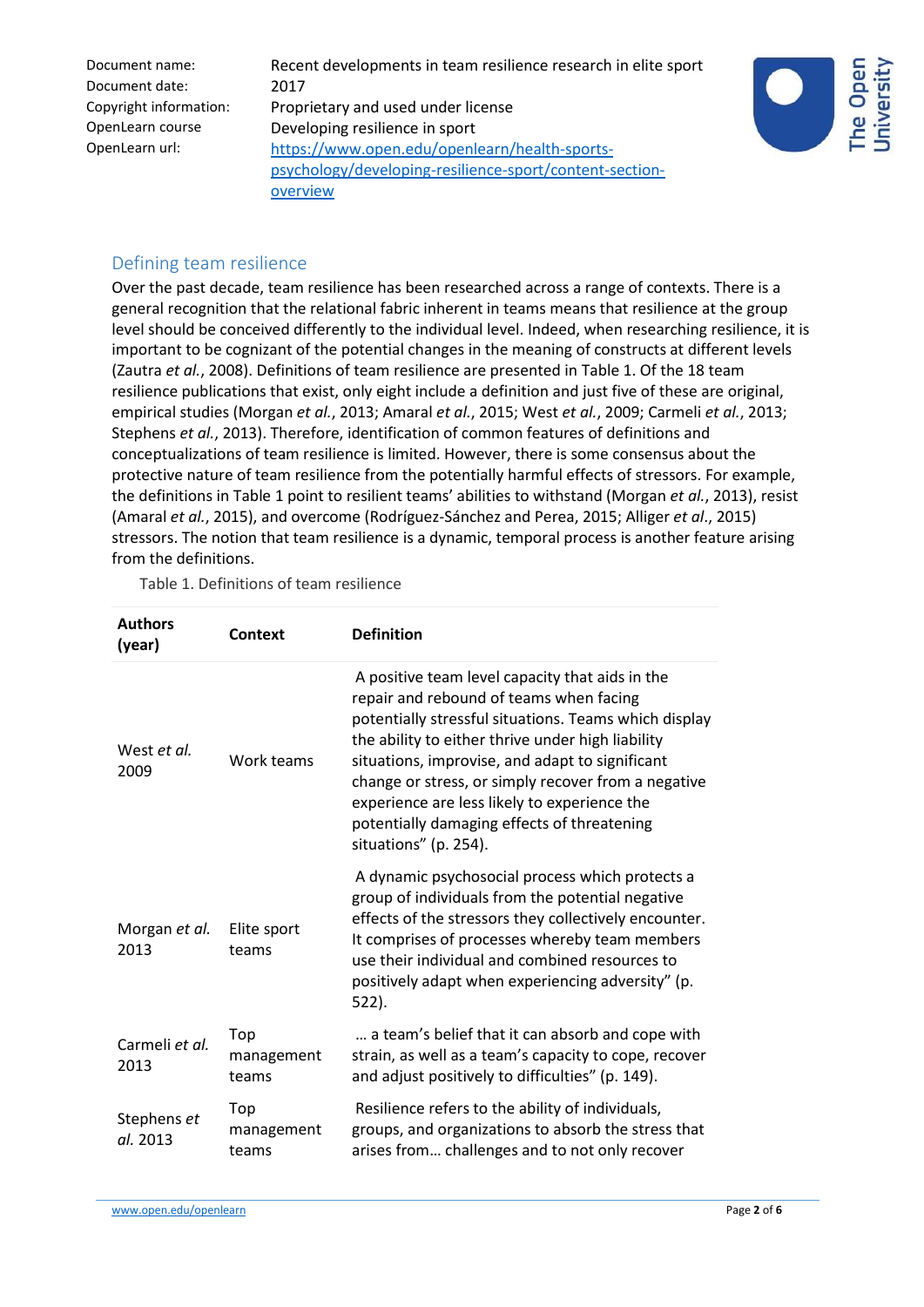| Document name:         | Recent developments in team resilience research in elite sport |  |
|------------------------|----------------------------------------------------------------|--|
| Document date:         | 2017                                                           |  |
| Copyright information: | Proprietary and used under license                             |  |
| OpenLearn course       | Developing resilience in sport                                 |  |
| OpenLearn url:         | https://www.open.edu/openlearn/health-sports-                  |  |
|                        | psychology/developing-resilience-sport/content-section-        |  |

[overview](https://www.open.edu/openlearn/health-sports-psychology/developing-resilience-sport/content-section-overview)



| <b>Authors</b><br>(year)                | Context                             | <b>Definition</b>                                                                                                                                                                                                                                                                                                                                               |
|-----------------------------------------|-------------------------------------|-----------------------------------------------------------------------------------------------------------------------------------------------------------------------------------------------------------------------------------------------------------------------------------------------------------------------------------------------------------------|
|                                         |                                     | functioning back to a 'normal' level but also learn<br>and grow from the adversity to emerge stronger<br>than before" (p. 15).                                                                                                                                                                                                                                  |
| Rodríguez-<br>Sánchez and<br>Perea 2015 | Emergency<br>services/work<br>teams | A capacity teams have to overcome crises and<br>difficulties" (p. 30).                                                                                                                                                                                                                                                                                          |
| Alliger et al.<br>2015                  | <b>Business teams</b>               | the capacity of a team to withstand and<br>overcome stressors in a manner that enables<br>sustained performance; it helps teams handle and<br>bounce back from challenges that can endanger<br>their cohesiveness and performance" (p. 177).                                                                                                                    |
| Amaral et<br>al. 2015                   | Project teams                       | The resilience of a team can been defined as the<br>team's ability to deal with problems, overcome<br>obstacles, or resist the pressure of adverse<br>situations, without entering into rupture, and<br>allowing a positive adjustment to successfully<br>perform particular tasks, increase reliability,<br>longevity, and the overall performance" (p. 1182). |

Given that team resilience research recognizes the particular importance of relationships, it is perhaps surprising that most definitions do not refer to team resilience as a shared, collective, and psychosocial phenomenon. There are, therefore, opportunities for researchers to advance knowledge by explaining the basis of their definition and conceptualization of team resilience in future studies. For example, in the area of organizational psychology, Meneghel *et al.* justified their conceptualization of team resilience as a collective level construct by drawing on studies across a range of psychology contexts and using multilevel approaches (Chan, 1998). Furthermore, these authors (Meneghel *et al*., 2016) directed attention to the potential role of affective processes in groups. Employing structural equation modelling, their findings revealed a positive relationship between collective positive emotions, team resilience, and performance in teams. Since team resilience research is at a nascent, albeit burgeoning stage of development, we recommend that researchers adopt an integrated (*i.e.*, cross-disciplinary), systematic approach to advance definitional, conceptual, and theoretical development.

#### Team resilience research in general psychology

In general psychology, team resilience investigations have begun to identify collective resilient characteristics of teams that can protect them from the potential negative effects of stressors. Examples include: the quality of emotional expression among team members (Stephens *et al.*, 2013), high quality relationships and structural ties (Carmeli *et al.*, 2013), coordination (Gomes *et al.*, 2014; Meneghel *et al.*, 2016), diverse team composition and talents (Amaral *et al.*, 2015; Gomes *et al.*,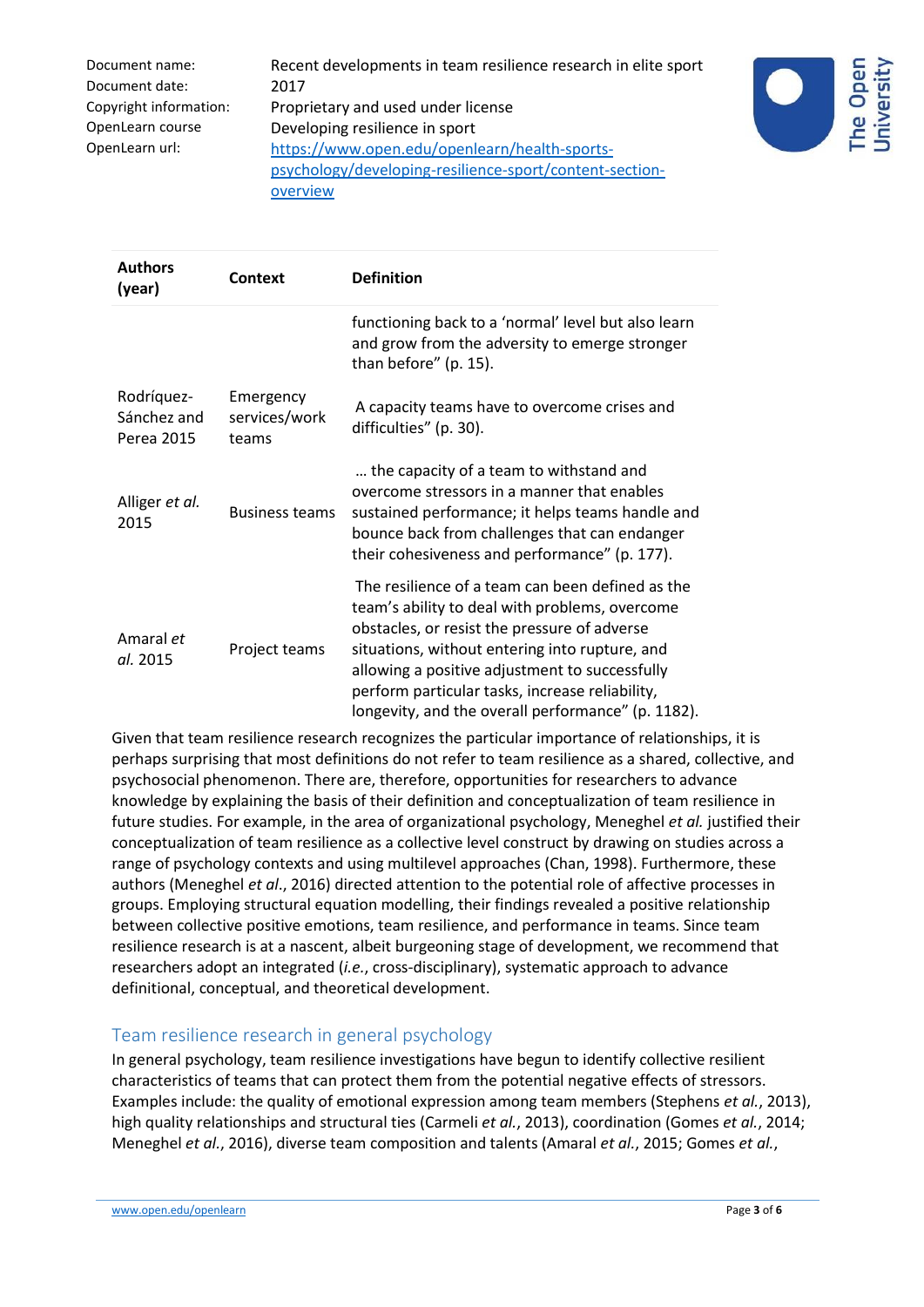Document name: Recent developments in team resilience research in elite sport Copyright information: Proprietary and used under license OpenLearn course Developing resilience in sport OpenLearn url: [https://www.open.edu/openlearn/health-sports](https://www.open.edu/openlearn/health-sports-psychology/developing-resilience-sport/content-section-overview)[psychology/developing-resilience-sport/content-section](https://www.open.edu/openlearn/health-sports-psychology/developing-resilience-sport/content-section-overview)**[overview](https://www.open.edu/openlearn/health-sports-psychology/developing-resilience-sport/content-section-overview)** 



2014), and social support (Alliger *et al*., 2015; Meneghel *et al*., 2016). Particularly at the group level, research suggests that the cultivation of relational protective factors buffer teams from potentially harmful consequences (Carmeli *et al*., 2013). Furthermore, in addition to conceiving team resilience as a constellation of collective traits, some researchers have conceptualized team resilience as a process that can be developed over time rather than comprising a set of static group attributes (*e.g.*, Stevens *et al*., 2015; West *et al*., 2009; Carmeli *et al*., 2013). To illustrate, researchers have suggested that leadership processes may influence the development of team resilience (Rodríguez-Sánchez and Perea, 2015; Alliger *et al*., 2015). Indeed, Alliger *et al.* proposed that leadership processes equip resilient teams with the physical and psychosocial resources to withstand stressors. In findings that resonate with team resilience research in sport psychology (Morgan *et al*., 2015), other researchers have highlighted the role of transformational and shared team leadership for work teams to stimulate a proactive approach to challenging situations (Rodríguez-Sánchez and Perea, 2015; Van der Beek and Schraagen, 2015).

Stevens *et al.* (2015) adopted a novel design to establish links between neurodynamic measures and observations of team performance. Specifically, they explored the role of cognitive behavioral group processes in a military context when team members were exposed to disruptions. Findings showed that a high level of collective organization prior to a task facilitated performance during stressors. The researchers proposed that developing collective organization of a task facilitates a team's ability to reorganize this knowledge during pressurized situations. In summary, it is evident from developments in general psychology that team resilience research has illuminated the distinctive role of group-level factors to withstand stressors. However, since this research is in its infancy, questions remain about how team resilience should be defined, conceptualized, measured, and developed in specific contexts.

### Team resilience research in sport psychology

A feature of early team resilience research across psychology subdisciplines is, perhaps, the piecemeal approach and lack of integrated development. In contrast, recent advances in sport psychology include a more systematic agenda of team resilience research (Morgan *et al*., 2013, 2015). In accordance with recommendations by Luthar *et al.* (2000), this programme of research aimed to explore team resilience to develop contextually-specific meanings (*i.e.*, team sport). In the first study of team resilience in sport psychology, Morgan *et al.* (2013) conducted focus groups with members of five elite sport teams. Using thematic analysis to analyze the data, team resilience was defined as a dynamic psychosocial process which protects a group of individuals from the potential negative effect of the stressors they collectively encounter. It comprises of processes whereby team members use their individual and combined resources to positively adapt when experiencing adversity". Four resilient characteristics of elite sport teams were identified: group structure (*i.e.*, working communication channels during stressors), mastery approaches (*i.e.*, a collective commitment to ongoing learning despite adversity), social capital (*i.e.*, high quality, caring relationships), and collective efficacy (*i.e.*, drawing on setbacks to increase shared belief for future success). This study advanced resilience research by providing greater definitional clarity about the nature, meaning, and scope of team resilience (*i.e.*, what team resilience is), and proposing a framework to profile the resilient characteristics of elite sport teams (*i.e.*, what a resilient team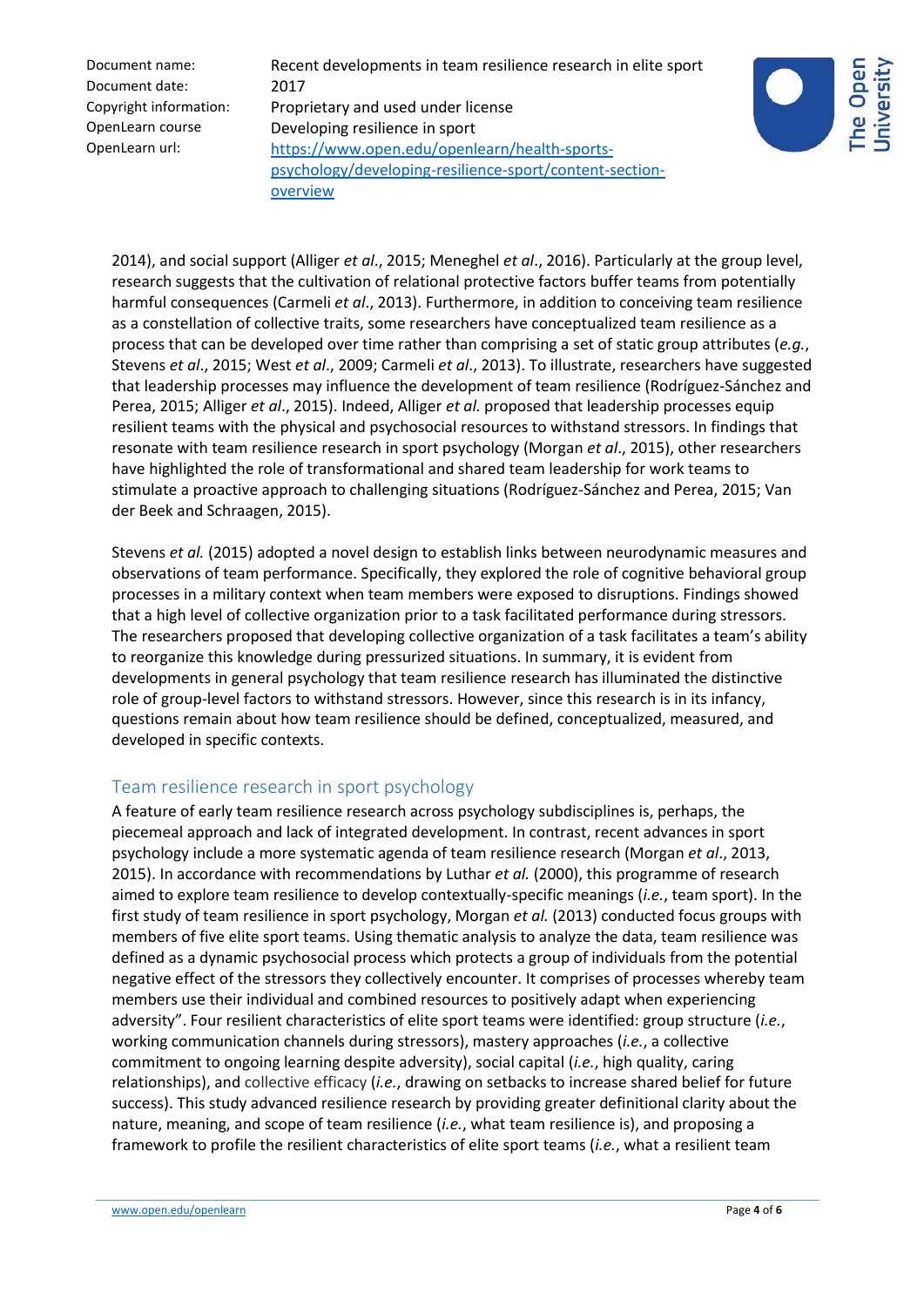Document name: Recent developments in team resilience research in elite sport Copyright information: Proprietary and used under license OpenLearn course Developing resilience in sport OpenLearn url: [https://www.open.edu/openlearn/health-sports](https://www.open.edu/openlearn/health-sports-psychology/developing-resilience-sport/content-section-overview)[psychology/developing-resilience-sport/content-section](https://www.open.edu/openlearn/health-sports-psychology/developing-resilience-sport/content-section-overview)**[overview](https://www.open.edu/openlearn/health-sports-psychology/developing-resilience-sport/content-section-overview)** 



'looks' like). Notwithstanding these advancements, by describing team resilience as a 'dynamic psychosocial process', Morgan *et al.* (2013) recommended that future research should explore the processes underpinning the resilient characteristics to examine how a resilient team functions over time.

Employing narrative inquiry, Morgan *et al.* (2015) subsequently analyzed autobiographies of eight members of the 2003 England rugby union World Cup winning team. Findings revealed five main psychosocial processes underpinning team resilience: transformational leadership (*e.g.*, inspiring team members' commitment to their shared vision despite setbacks), shared team leadership (*e.g.*, a wide distribution of team member responsibilities), team learning (*e.g.*, sharing knowledge of setbacks), social identity (*e.g.*, developing a distinctive team identity), and positive emotions (*e.g.*, promoting humor despite setbacks). This study illustrated how team resilience processes were essential for the development of excellence which resonates with other research in sport psychology that has identified the critical role of transformational leadership, team leadership, and team identity during challenging situations in elite sport (Yukelson and Weinberg, 2016; Hodge and Smith, 2014; Yukelson and Rose, 2014). Importantly, in both studies conducted by Morgan *et al.* (2013, 2015), team resilience was portrayed as a dynamic, temporal process. Teams do not exist in static environments (Mathieu *et al*., 2008; McEwan and Beauchamp, 2014) and these findings suggest that team resilience development should occur in accordance with the stage of a team's existence and the specific stressors encountered in that context and at that time. In summary, sport psychology research has captured the contextual and temporal nature of team resilience in elite sport and suggests that leveraging a team's collective resources can enhance their ability to withstand stressors and ultimately perform at the highest level.

#### References

M. Edson, A complex adaptive systems view of resilience in a project team, Syst. Res. Behav. Sci., 29 (2012), pp. 499-516

A. Carmeli, Y. Friedman, A. Tishler, Cultivating a resilient top management team: the importance of connections and strategic comprehensiveness, Saf. Sci., 51 (2013), pp. 148-159

J.P. Stephens, E.D. Heaphy, A. Carmeli, G.M. Spreitzer, J.E. Dutton, Relationship quality and virtuousness: emotional carrying capacity as a source of individual and team resilience, J. Appl. Behav. Sci., 49 (2013), pp. 13-41

J.O. Gomes, M.R.S. Borges, G.J. Huber, P.V.R. Carvalho, Analysis of the resilience of team performance during a nuclear emergency response exercise, Appl. Ergon., 45 (2014), pp. 780-788

F. Rahimnia, S. Nazemi, Y. Moradian, Investigating the effect of connectivity of top management team on their resilience, Manag. Sci. Lett., 4 (2014), pp. 1973-1980

G.M. Alliger, C.P. Cerasoli, S.I. Tannenbaum, W.B. Vessey, Team resilience: how teams flourish under pressure, Organ. Dyn., 44 (2015), pp. 176-184